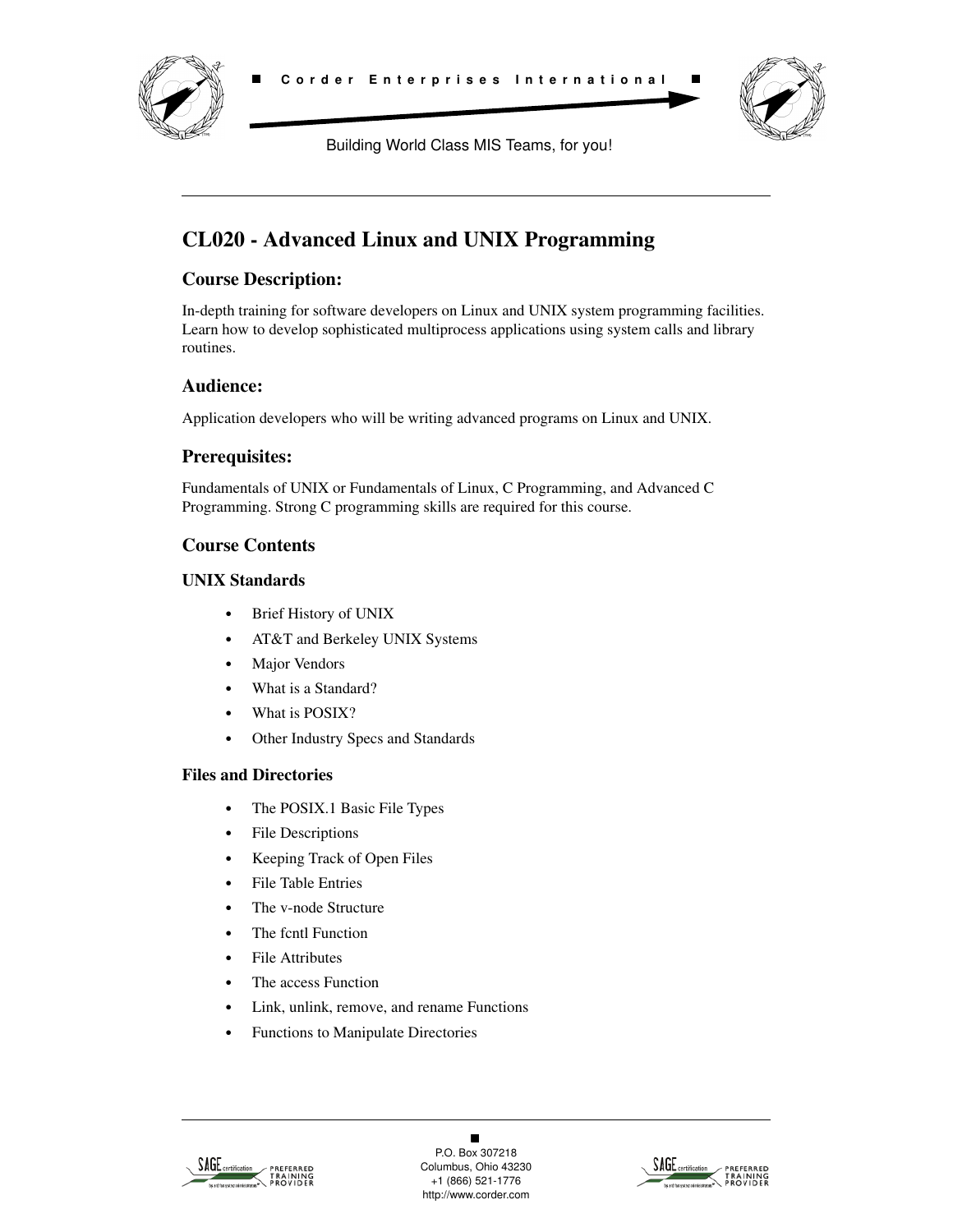#### **System I/O**

- **•** Standard I/O vs System I/O
- **•** System I/O Calls
- **•** File and Record Locking

#### **Processes**

- **•** What is a Process?
- **•** Process Creation and Termination
- **•** Process Memory Layout
- **•** Dynamic Memory Allocation
- **•** Accessing Environment Variables
- **•** Real and Effective User IDs

#### **Process Management**

- **•** Programs versus Processes
- **•** The fork() System Function
- **•** Parent and Child
- **•** The exec System Function
- **•** Current Image and New Image
- The wait() and waitpid() Function
- **•** Interpreter Files and exec

#### **Pipes - Basic IPC**

- **•** Interprocess Communication
- **•** FIFOs
- **•** More on FIFO's

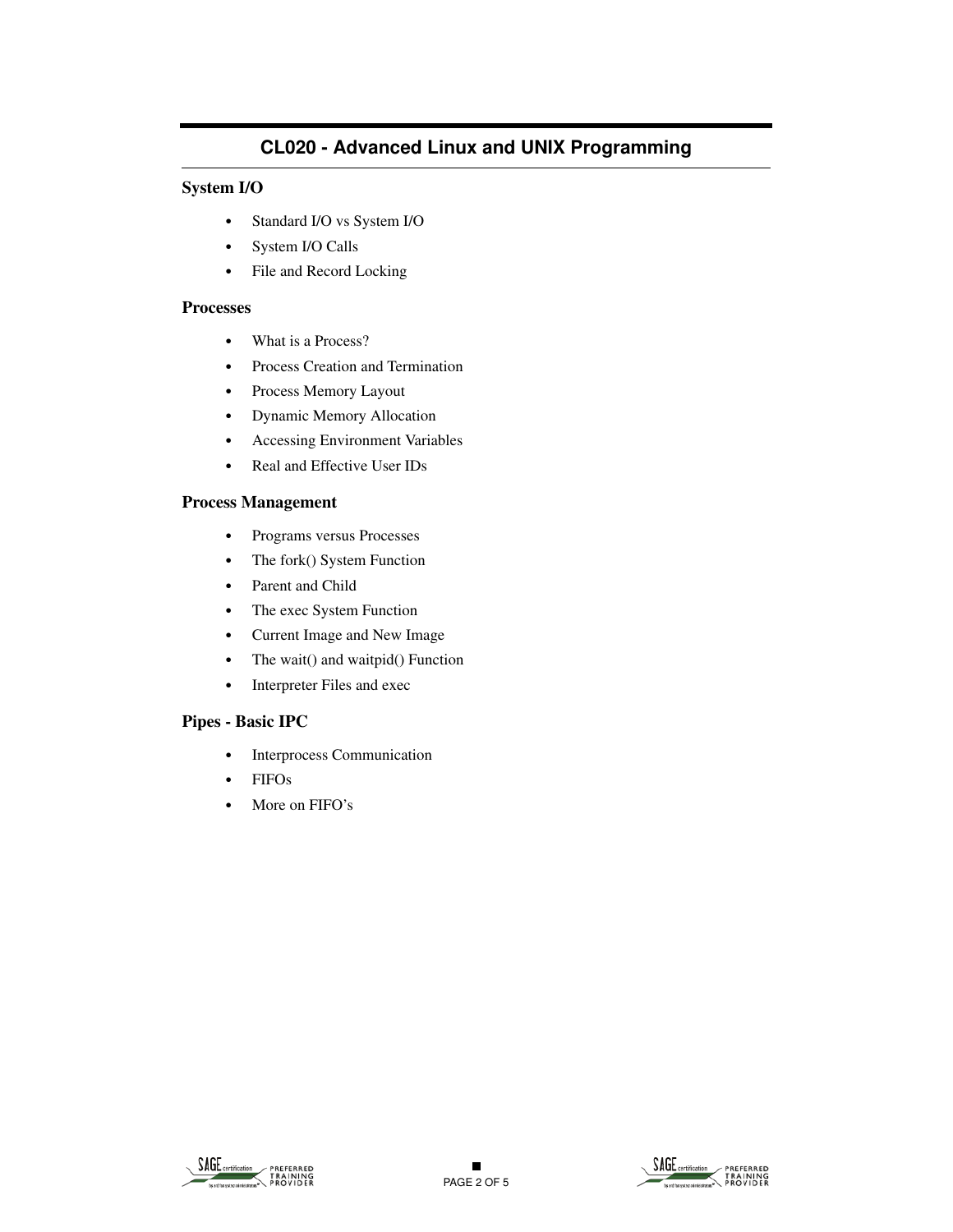#### **Signals**

- **•** What is a Signal?
- **•** Types of Signals
- **•** Signal Action
- **•** Blocking Signals from Delivery
- The sigaction() Function
- **•** Signal Sets and Operations
- **•** Sending a Signal to Another Process
- **•** Blocking Signals with sigprocmask()
- **•** Scheduling and Waiting for Signals
- **•** Restarting System Calls (SVR4)
- **•** Signals and Reentrancy

#### **Overview of Client/Server Programming**

- **•** Designing Distributed Application
- **•** Clients and Servers
- **•** Ports and Services
- **•** Server Types
- **•** Stateless vs. Stateful Servers
- **•** Concurrency Issues

### **The Berkeley Sockets API**

- **•** Berkeley Sockets
- **•** Data Structures of the Sockets API
- **•** Socket System Calls
- **•** Generic Client/Server Models
- **•** Sample Socket-based Client

#### **Algorithms and Issues in Client Design**

- **•** Algorithms Instead of Details
- **•** Client Architecture
- **•** Sockets Utility Functions

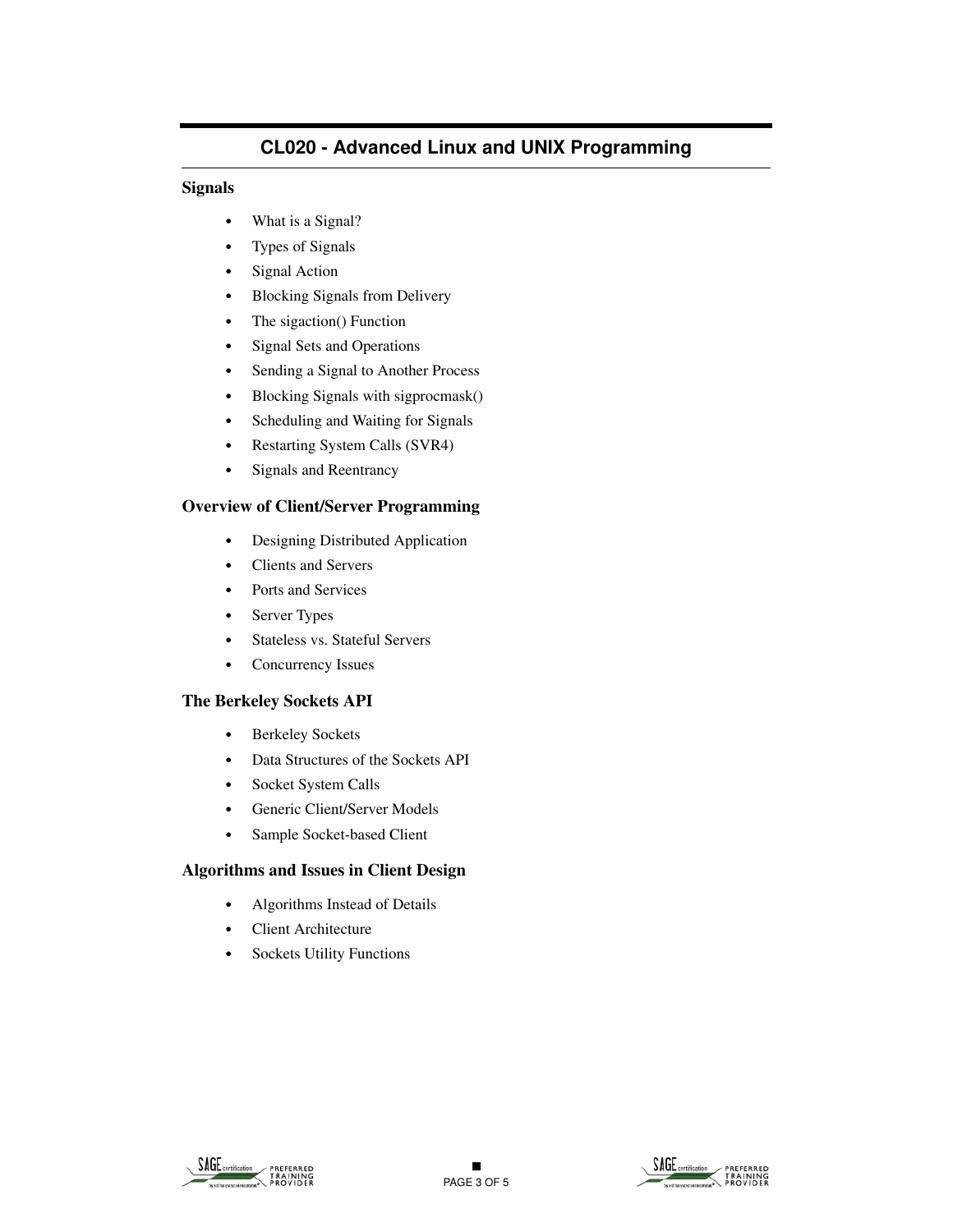#### **TCP Client Algorithm**

- **•** TCP Client Implementation
- **•** UDP Client Algorithm
- **•** UDP Client Implementation

#### **Server Design**

- **•** Iterative Servers
- **•** Concurrent Servers
- **•** Performance Consideration
- **•** An Iterative Server Design
- **•** A Concurrent Server Design

#### **System V Interprocess Communication**

- **•** System V IPC
- **•** The Three System V IPC Facilities
- **•** Common Operation Get (IPCget)
- **•** Common Operation Control (IPCctl)
- **•** Calls to Operate on the Facilities
- **•** Commonalities between msg, sem, and shm
- **•** IPC via Message Queues
- **•** IPC via Shared Memory Segments
- **•** Coordinating the Use of Shared Memory
- **•** Semaphore Sets-semget() and semctl() Calls
- **•** Semaphore Sets the semop() calls
- **•** Shared Memory Coordination Using Semaphores
- **•** IPC Facility Handling ipcs and ipcrm

#### **Date and Time Functions**

- **•** Time Representations
- **•** Decoding Calendar Time
- Shorthand Functions asctime(), ctime()
- **•** Formatting Calendar Time Shared
- **•** Process Times
- **•** The Difference Between clock() and times()
- **•** Berkeley High resolution Timers